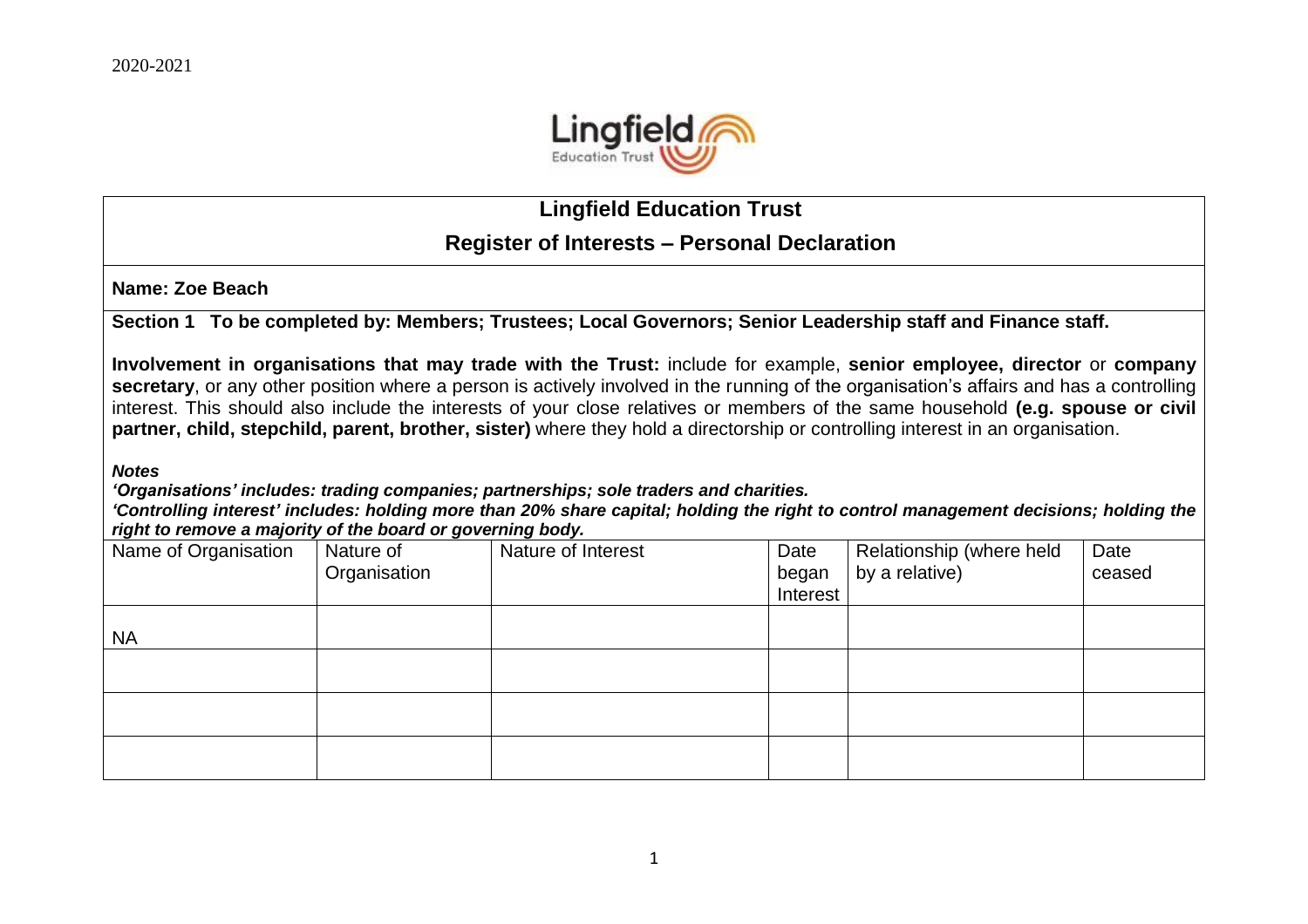**Section 2 To be completed by: Members; Trustees; Local Governors; Senior Leadership staff and Finance staff.**

**Other personal interests**: **Include all Trusteeships or Governorships with other educational institutions or charities irrespective of whether there is trading.** Declare any other non-financial interests that may conflict with the Lingfield Education Trust's interests, for example, involved in an official capacity with an outside organisation which has dealings with the Trust.

| Name of Organisation                  | Nature of<br>Organisation | Nature of Interest                       | Date Interest began | Date ceased |
|---------------------------------------|---------------------------|------------------------------------------|---------------------|-------------|
| Rise Carr<br>College, I<br>Darlington | <b>PRU</b>                | Chair<br>Management  <br>of<br>Committee | November 2020       |             |
|                                       |                           |                                          |                     |             |
|                                       |                           |                                          |                     |             |
|                                       |                           |                                          |                     |             |

## **Section 3 To be completed by Trustees only**

**Shareholdings** The holding of shares or other securities a shareholder, unless the shares of the company are listed on a recognised stock exchange and less than 1% of the issued capital is held.

| Name of Company | Nature of Company | Details of shareholdings | Date Interest began | Date ceased |
|-----------------|-------------------|--------------------------|---------------------|-------------|
|                 |                   |                          |                     |             |
| <b>NA</b>       |                   |                          |                     |             |
|                 |                   |                          |                     |             |
|                 |                   |                          |                     |             |
|                 |                   |                          |                     |             |
|                 |                   |                          |                     |             |
|                 |                   |                          |                     |             |
|                 |                   |                          |                     |             |
|                 |                   |                          |                     |             |
|                 |                   |                          |                     |             |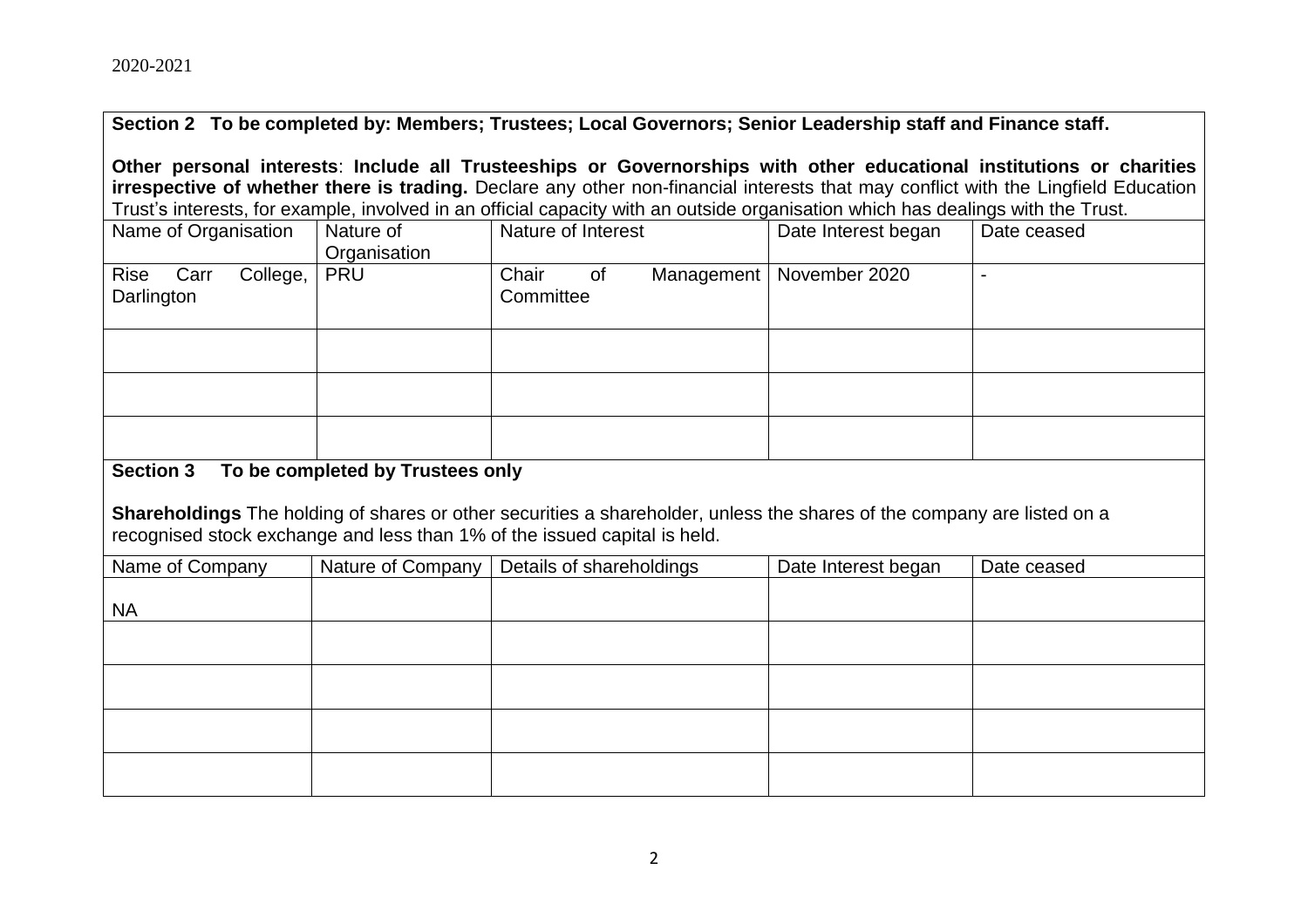**Section 4 To be completed by Members and Trustees only (not by Local Governors within a Multi-Academy Trust)**

**Family relationships within the Trust.** Any close family relationships that exist between you and any Member, Trustee or employee of the Trust.

*Note: Close family relationships are defined as; a close member of the family, or member of the same household, who may be expected to influence, or be influenced by, the person. This includes, but is not limited to, a child, parent, spouse, civil partner, step-child or sibling.*

| Name of individual                                                                                                                                                                      | Position in the Trust                                                 | Relationship |  |  |
|-----------------------------------------------------------------------------------------------------------------------------------------------------------------------------------------|-----------------------------------------------------------------------|--------------|--|--|
| <b>NA</b>                                                                                                                                                                               |                                                                       |              |  |  |
|                                                                                                                                                                                         |                                                                       |              |  |  |
|                                                                                                                                                                                         |                                                                       |              |  |  |
| You are reminded that completion of this form does not remove the requirement to disclose orally any interest at any specific meeting<br>and to leave the meeting for that agenda item. |                                                                       |              |  |  |
| The Trust may only enter into transactions with related parties in accordance with ESFA requirements – refer to the ESFA's<br>Academies Financial Handbook for further details.         |                                                                       |              |  |  |
| A summary of this register will be published on the Trust web site.                                                                                                                     |                                                                       |              |  |  |
| l certify that I have declared all relevant business, pecuniary and personal interests and will update this declaration as and<br>when changes occur.                                   |                                                                       |              |  |  |
| Name Zoe Beach                                                                                                                                                                          | Position in Trust Executive Head Teacher for Heathfield and Northwood |              |  |  |
| Signature Z Beach                                                                                                                                                                       | Date 18/03/2021                                                       |              |  |  |